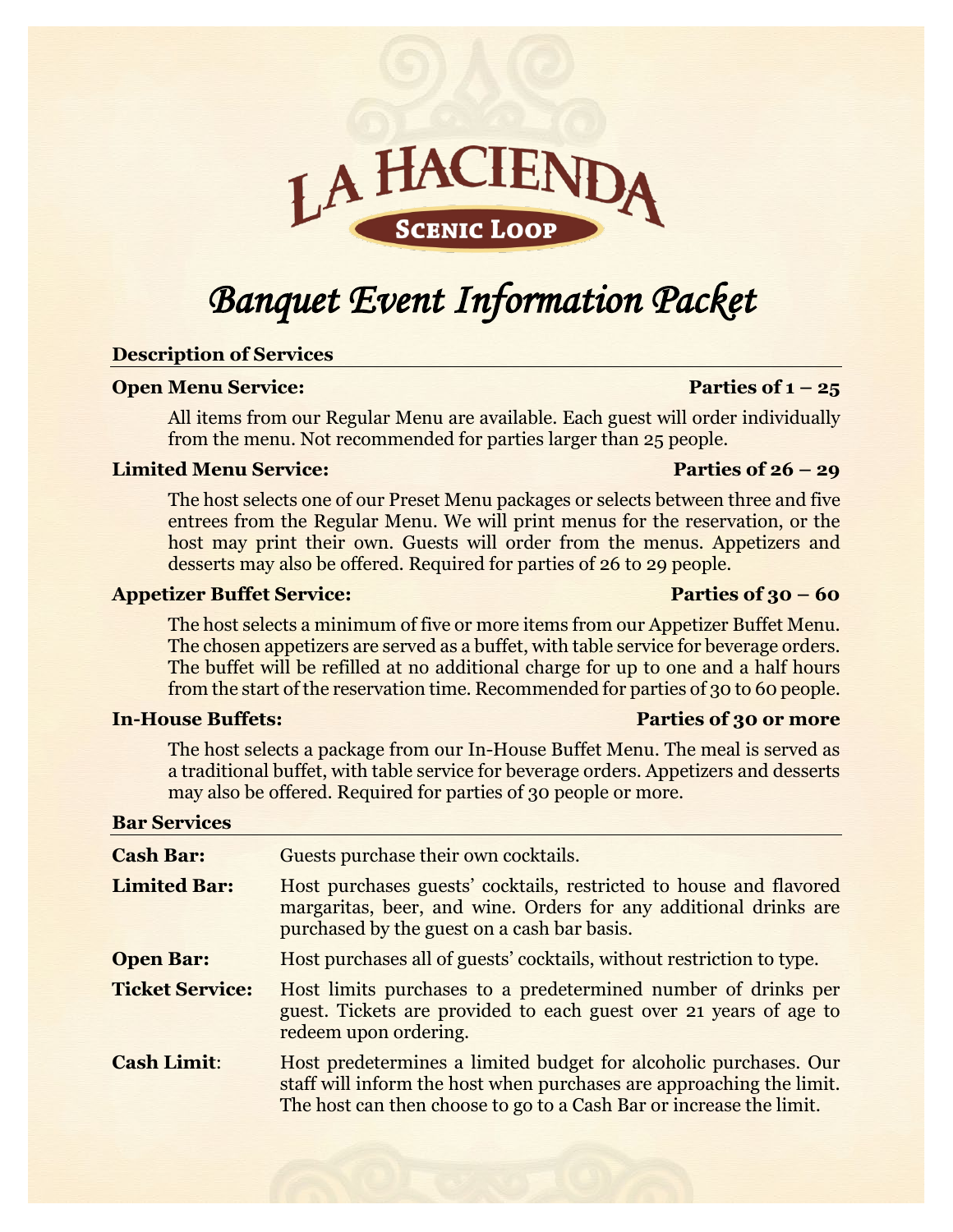# *General Policies*

**Deposit:** Deposits must be paid when making reservation. They are applied towards the final bill on the day of the party.

| <b>Amistad Room, Partitioned</b> | \$200 | Band Patio \$500  |  |
|----------------------------------|-------|-------------------|--|
| <b>Amistad Room, Full</b>        | \$500 | Arbor Patio \$500 |  |
| Cielo Room                       | \$500 |                   |  |

- **Cancellation:** Reservations must be canceled within **one week of booking** the reservation or the deposit will be forfeited.
- **Room Fee:** The room fee includes all set up, break down, and linens for the tables. Guests can purchase more linen at \$10 per linen.

| <b>Private Room (San Miguel)</b> | \$75  | Band Patio & Cabana Area \$300                                                |
|----------------------------------|-------|-------------------------------------------------------------------------------|
| Amistad Room, (Fireplace Side)   | \$225 | <b>Arbor Patio</b><br>\$300                                                   |
| Amistad Room, (Window Side)      | \$300 | Cabana or Inside Bar Area \$250                                               |
| <b>Amistad Room, Full</b>        | \$500 |                                                                               |
| Cielo Room                       | \$650 |                                                                               |
|                                  |       | There must be a minimum purchase of \$1,000 in food only (evoluding sales tay |

<u>be minimum purchase of \$1,000 in food only (excluding sales tax,</u> gratuity, fees, and bar sales) for the Cielo Room and Full Amistad Room. There must be a minimum purchase of \$750 in food (excluding sales tax, gratuity, fees, and bar sales) for the Band Patio or Arbor Patio.

**Pricing:** Prices are determined on a per person basis. Buffet prices for children 12 and under are half of the price listed for adults, not including the Appetizer Buffet.

Prices are subject to change without notice. However, prices are secured once the deposit and menu choices are received for reservations scheduled within 90 days. **Sales tax and a 20% combined service fee & gratuity apply to all items purchased.**

**If the host fails to pay any amount that is due during the event, all charges will be added to the credit card on file – including guests of the hosts that failed to pay.** 

- **Guest Count:** Reservations will be confirmed the week of the event. An accurate guest count is required upon confirmation. Otherwise, the guest count listed on the signed contract will be considered your guarantee. The confirmed guest count will be the minimum amount charged. Additional guests that arrive and are served above the confirmed headcount will be charged accordingly.
- **Outside Desserts:** La Hacienda Scenic Loop charges a cake-plating fee of \$1.00 per person to provide china and flatware for all outside desserts. Hosts may waive this fee by providing disposable plates and plastic-ware. **NO OTHER OUTSIDE FOOD OR BEVERAGES PERMITTED.**

## **Additional Information:**

- Reservations are booked for 3 hours. Additional time can be arranged and charged at \$100 per hour.
- All alcohol must be purchased through La Hacienda Scenic Loop per TABC regulations.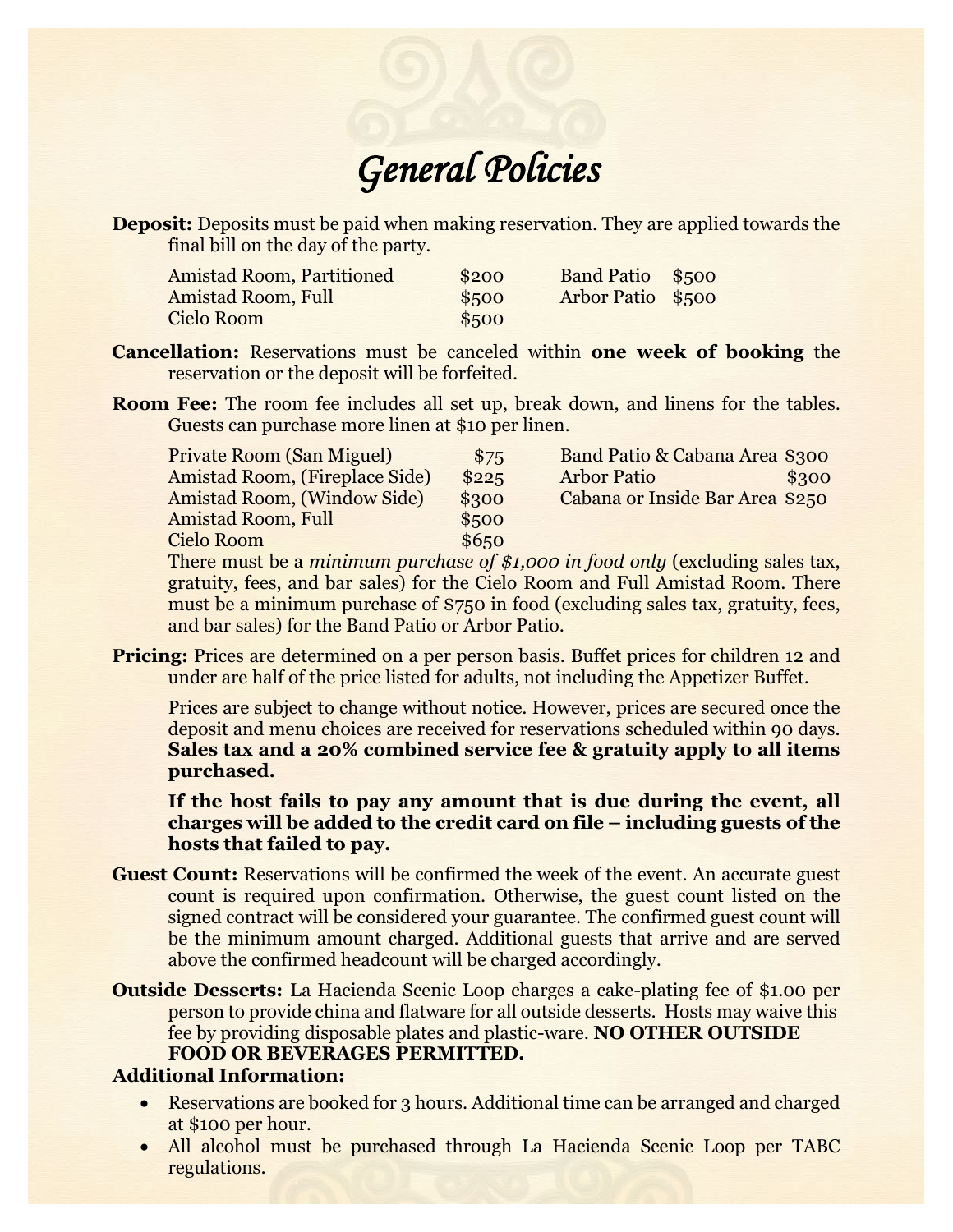- Bands, DJs, or any form of live music must be approved in advance by management.
- **Decorations: NO** confetti, holes in the wall, or lit candles. If confetti is brought there will be a **\$100 clean-up fee**.

**For more information**, or to make a reservation, please call the restaurant at (210)687-1818 and ask for the manager on duty.

## *Description of Facilities*

## *Available for Private Rental:*

### **San Miguel Room\*** *Capacity around 10-20*

The San Miguel Room is the smaller private dining room, which provides an intimate setting that is ideal for smaller gatherings.

### **Amistad Room & Courtyard\*** *Capacity around 100-120*

The Amistad Room is a wonderful space to host larger groups.

### **Amistad, Partitioned\***

The Amistad with Courtyard Access *Capacity around 30-50* The Amistad with Fireplace View *Capacity around 25-35*

## **Cielo Room & Veranda**\* *Capacity around 80-100*

The Cielo Room is a perfect, tranquil setting for large rehearsal dinners, small wedding receptions, meetings, and conferences. Guests will enjoy a beautiful view of the scenic landscape from inside or on the balcony.

### **The Arbor Patio** *Capacity around 60*

The Arbor Patio offers flagstone patios, Live Oak trees and beautiful landscaping, which provides the perfect setting to celebrate any special event. Several nights a week, musicians perform on the outdoor stage.

### **The Bar at Scenic Loop** *Capacity around 30*

The Bar at Scenic Loop is a casual space for friends to visit while waiting for a table or to meet over an ice-cold beer or margarita.

### **The Band Patio & Cabana Area** *Capacity around 50-60*

The Cabana Bar is a great area for entertaining clients, throwing an employee appreciation party, or celebrating a milestone birthday. This venue is perfect for drinks and heavy Hors d' Oeuvres.

\*Band Patio comes with the Cabana Area. However, there is an extra fee to open the private Cabana Bar.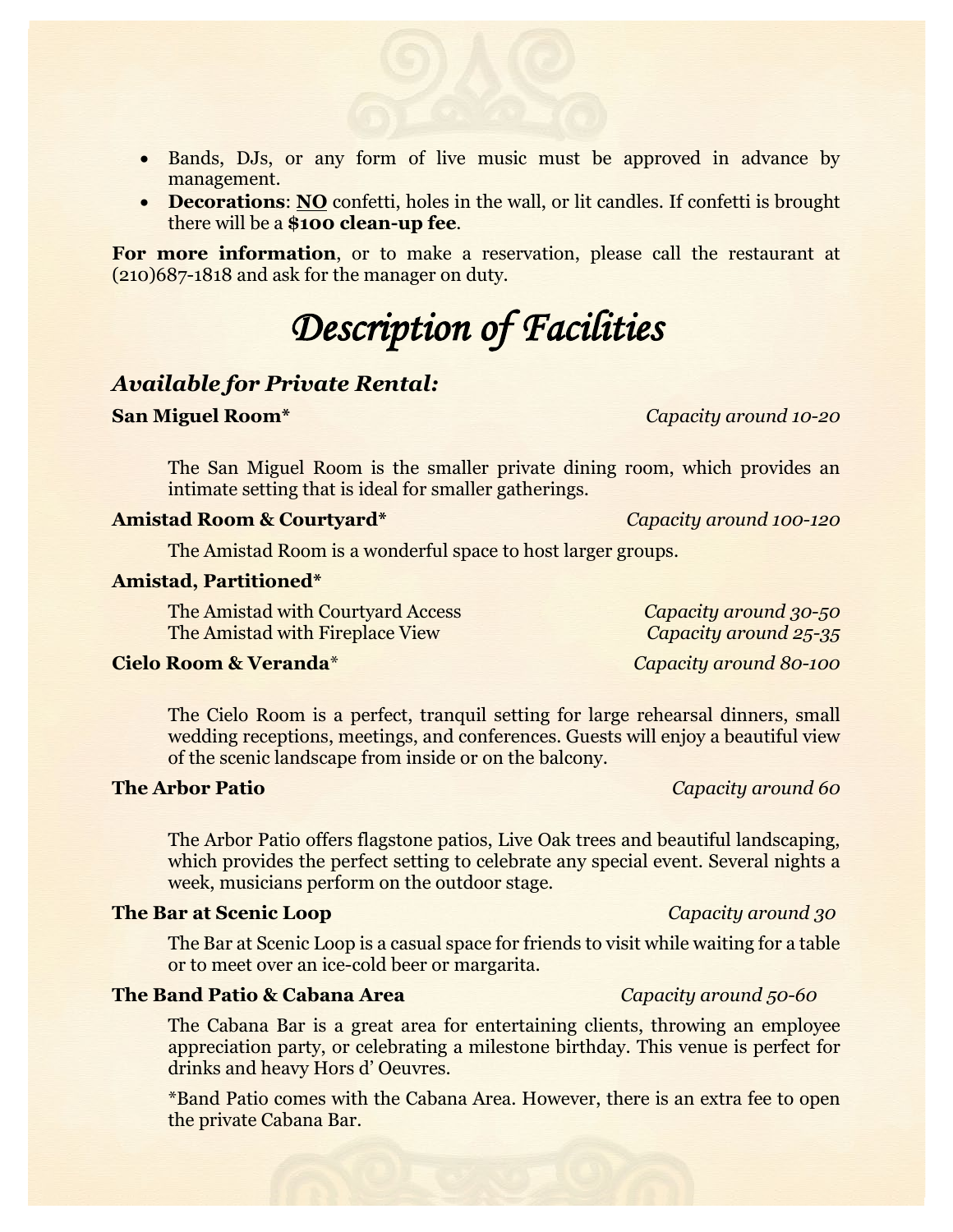## *Description of Facilities*

# (Downstairs)  $44'$  $\Box$ 40  $\Box$ ᇛ

**The Amistad Room**

## **The Cielo Room**

(Upstairs)



## *Decoration Rental*

| <b>Projector Screen Rental</b>                        | \$50  |
|-------------------------------------------------------|-------|
| Projector not included.                               |       |
| Podium                                                | \$30  |
| <b>San Antonio Style Missions Fiesta Decor Rental</b> | \$300 |
|                                                       |       |

Host the ultimate Fiesta with Mexican Fiesta party décor! Celebrate your event decorated Fiesta-themed with beautiful uplifted San Antonio styled Missions, colorful and festive table liners. This fee includes the setup and breakdown of décor.

\*Breakage fee applies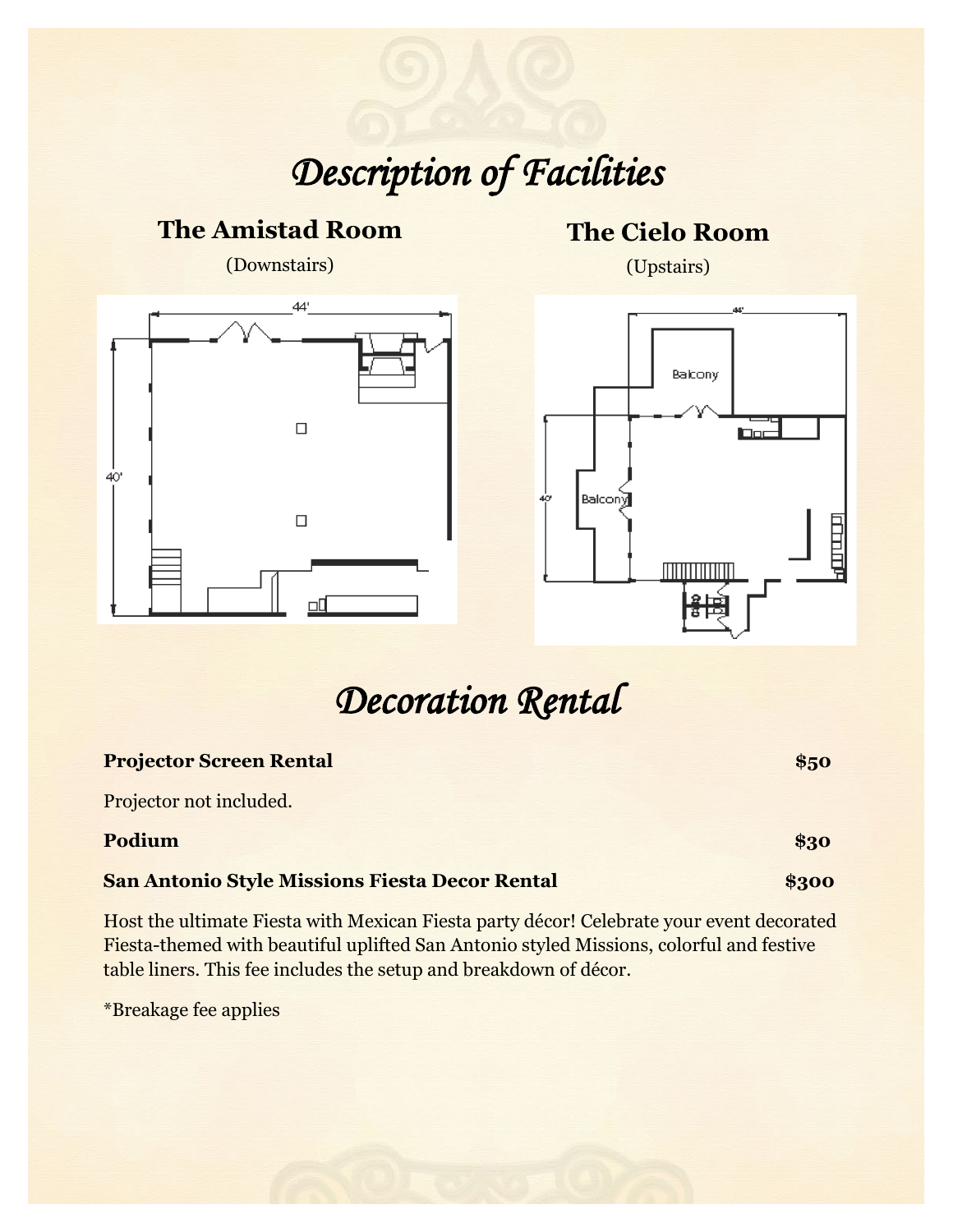## *Appetizer Buffets Available for parties of 30 – 60 people.*

Choose a **minimum** of 5 or more items from the options below.

## **Classic Selections:** \$3.75 per person per item

| <b>Stuffed Jalapeños</b>                 | 7-Layer Dip                 |
|------------------------------------------|-----------------------------|
| <b>Chile con Queso</b>                   | <b>Tamales</b>              |
| <b>Mini Chicken Flautas</b>              | Mini Bean & Cheese Chalupas |
| Guacamole                                | <b>Fruit Tray</b>           |
| Hot Wings with dipping sauce             | <b>Vegetable Tray</b>       |
| <b>Chicken Nuggets</b>                   | <b>Cheese Tray</b>          |
| Spanish, Swedish, or Barbequed Meatballs |                             |
| Mini Quesadillas with Poblano peppers    |                             |

## **Premium Selections:** Priced as noted per person per item

| Mini Fajita Tacos            | \$6.00 | <b>Street Tacos</b>                 | \$6.00 |
|------------------------------|--------|-------------------------------------|--------|
| Beef, Chicken, or Mixed      |        | Al Pastor, Sautéed Beef, or Chicken |        |
| <b>Beef Empanadas</b>        | \$5.00 | Tex-Mex Cheese Enchiladas \$5.00    |        |
| Pollito en Salsa Sampler     | \$5.00 | Petite Camarones Tropicales \$6.00  |        |
| <b>Acapulco Ceviche Cups</b> | \$5.00 | <b>Coctel de Camaron Cups</b>       | \$5.00 |
| <b>Churrasco Steak Bites</b> | \$6.00 | <b>Grilled Shrimp Ajillo</b>        | \$6.00 |

## **Appetizer buffets include:**

Pico de Gallo, Sour Cream, Chips, Salsa, Chimichurri, Iced Tea, Sodas, Coffee, or Lemonade.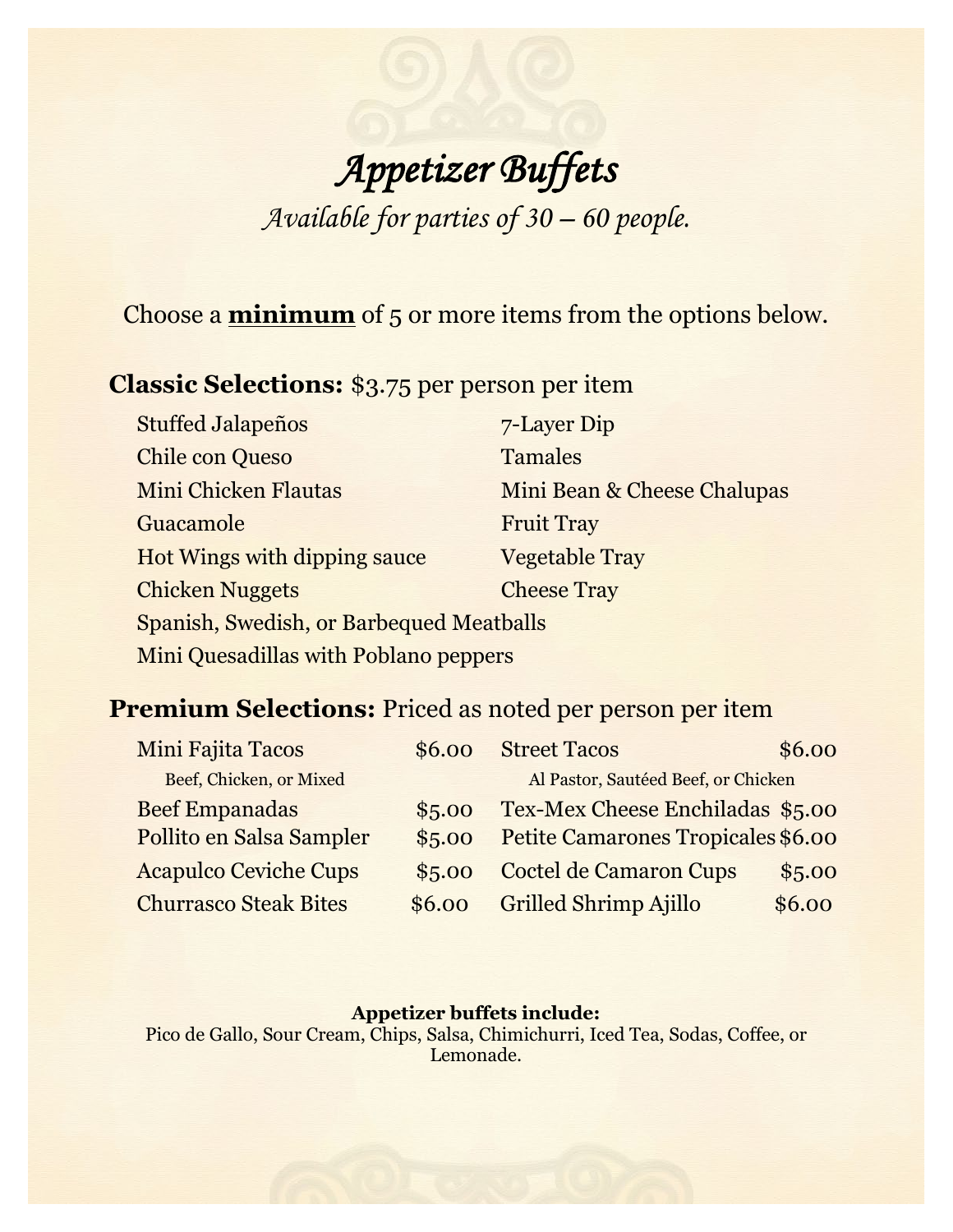# *In-House Buffet Menu Options Available for parties of 30 or more*

## **The Mariachi**

\$24 per person

Cheese Enchiladas Crispy Beef Tacos

Taco accompaniments: Lettuce, Tomato, & Shredded Cheese

## **The Mazatlan**

\$30 per person

Grilled Beef, Chicken, or Mixed Fajitas Grilled Vegetables Guacamole

## **The Monterrey**

\$28 per person

Grilled Chicken Breasts topped with melted Chihuahua cheese Served with three sauce options Guacamole

Creamy Poblano, Spicy Chipotle, & Ranchero Sauces

## **The Mofofo**

\$32 per person

Grilled Beef and Pork, Mofofo Style Grilled Vegetables Guacamole

## **The Parillada**

\$38 per person

Grilled Pork Chops Grilled Chicken Breast Grilled Beef Fajitas Grilled Short Ribs Guacamole

## **The Tampico**

\$34 per person

Grilled Filete a la Tampiquena Ranchero Sauce Chicken Enchilada Verde Guacamole

## **The Sierra Madre**

\$38 per person

Taquitos de Pueblo (Appetizer) Quesadillas with Poblano (Appetizer) Grilled Beef and Chicken Fajitas Cheese Enchiladas Sour Cream and Guacamole

In-house buffets include the following, except as noted: Spanish Rice, Refried Beans, Pico de Gallo, Flour Tortillas, Chips & Salsa, Iced Tea, Sodas, Coffee, or Lemonade.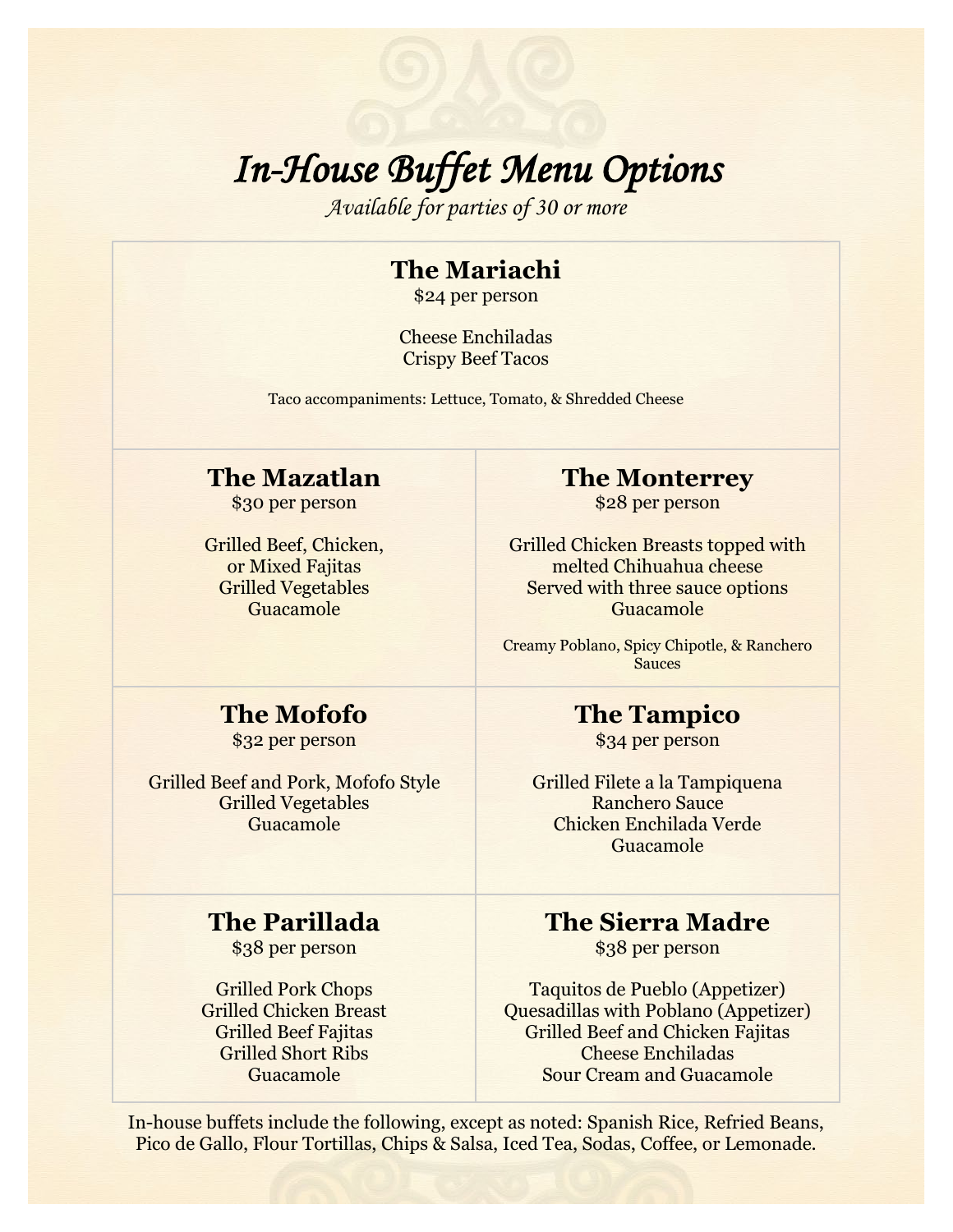# *In-House Buffet Enhancements*

| <b>Appetizers &amp; Accompaniments</b>                                                                      |        |                      | Priced per person   |
|-------------------------------------------------------------------------------------------------------------|--------|----------------------|---------------------|
| <b>Stuffed Jalapeños</b>                                                                                    | \$2.00 | 7-Layer Dip          | \$2.50              |
| <b>Chile con Queso</b>                                                                                      | \$2.00 | <b>Tamales</b>       | \$2.00              |
| Mini Quesadillas                                                                                            | \$2.50 | Mini Chicken Flautas | \$2.00              |
| <b>Cheese Enchiladas</b>                                                                                    | \$2.50 | <b>Sour Cream</b>    | \$0.75              |
| <b>Shredded Cheese</b>                                                                                      | \$0.75 | Guacamole            | <b>Market Price</b> |
| <b>Petite Camarones Tropicales</b>                                                                          | \$5.00 |                      |                     |
| <b>Platters</b>                                                                                             |        |                      |                     |
| <b>Botana Platter</b>                                                                                       |        | <b>Serves 20-25</b>  | \$189.95            |
| Includes Stuffed Jalapeños, Mini Quesadillas, Tamales, Beef Empanadas, Mini Chicken<br>Flautas, & Guacamole |        |                      |                     |
| <b>Veggie Tray</b>                                                                                          |        | <b>Serves 30-40</b>  | \$59.95             |
| <b>Cheese Tray</b>                                                                                          |        | <b>Serves 30-40</b>  | \$59.95             |
| <b>Seasonal Fruit Tray</b>                                                                                  |        | Serves 30-40         | \$69.95             |
| <b>Desserts</b>                                                                                             |        |                      |                     |
| <b>Single Portion Options:</b>                                                                              |        |                      | Priced per person   |
| <b>Tres Leches Cake</b>                                                                                     |        |                      | \$4.95              |
| <b>Sopapillas</b>                                                                                           |        |                      | \$1.50              |
| Flan                                                                                                        |        |                      | \$4.95              |
| <b>Butterfinger Brownie</b>                                                                                 |        |                      | \$4.95              |
| <b>Upside-down Appie Pie with Pecans</b>                                                                    |        |                      | \$4.95              |